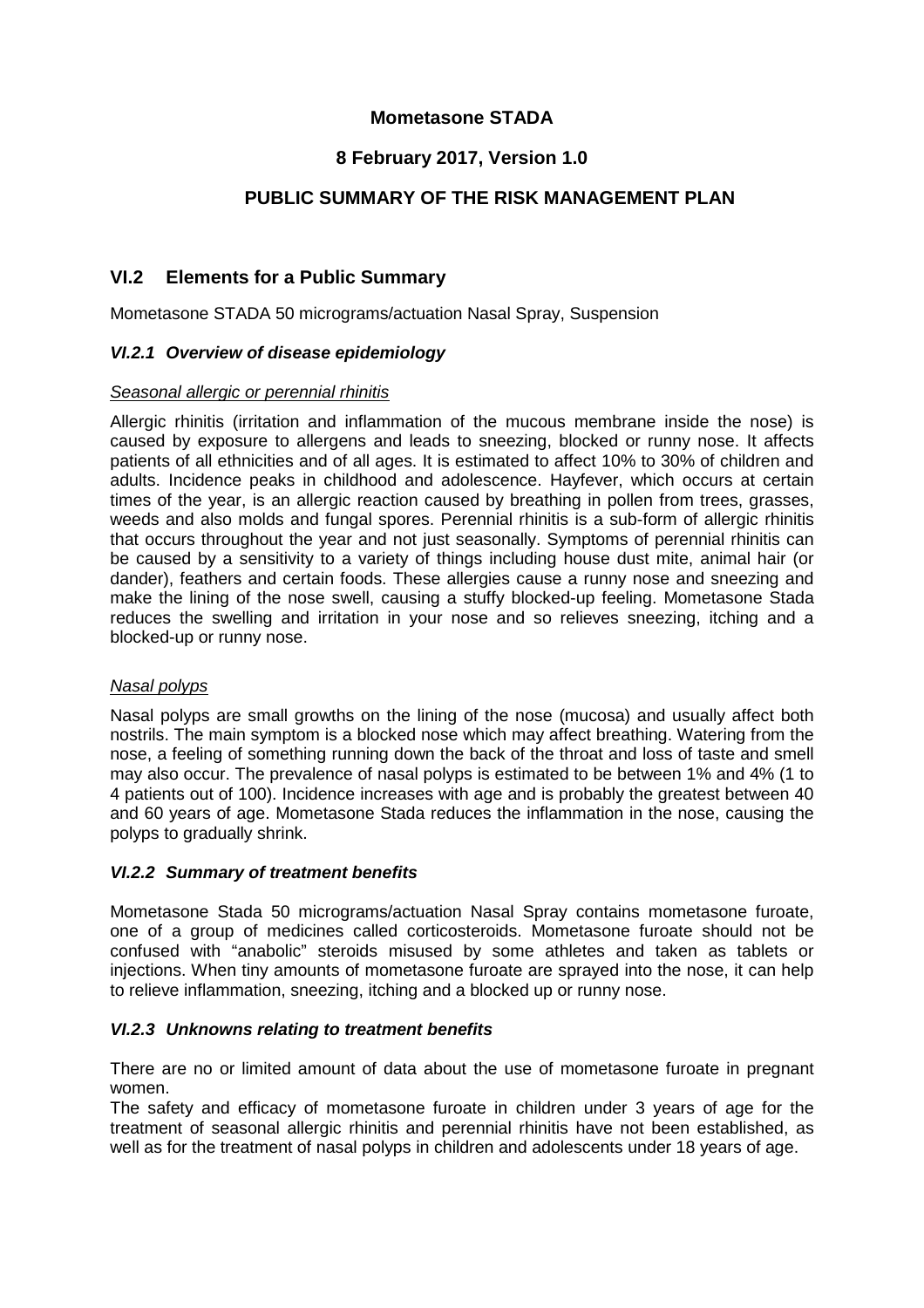# *VI.2.4 Summary of safety concerns*

# **Important identified risks**

| <b>Risk</b> | What is known | Preventability |
|-------------|---------------|----------------|
| None        | <b>NA</b>     | <b>NA</b>      |

# **Important potential risks**

| <b>Risk</b>                                                             | What is known<br>(Including reason why it is considered a potential risk)                                                                                                                                                                                                                                                                              |
|-------------------------------------------------------------------------|--------------------------------------------------------------------------------------------------------------------------------------------------------------------------------------------------------------------------------------------------------------------------------------------------------------------------------------------------------|
| Systemic corticosteroid<br>effects                                      | When corticosteroid nasal sprays are used at high doses for<br>long periods of time, side effects may occur very rarely due<br>to the drug being absorbed in the body. These side effects<br>are much less likely to occur than with oral corticosteroids<br>and may vary in individual patients and between different<br>corticosteroid preparations. |
| Nasal septum perforation                                                | In rare cases, treatment with corticosteroid nasal sprays like<br>this medicine has led to damage to the partition in the nose<br>which separates the nostrils                                                                                                                                                                                         |
| Increased pressure in the<br>eye<br>(Increased intraocular<br>pressure) | In rare cases, treatment with corticosteroid nasal sprays like<br>this medicine has led to an increase in eye pressure<br>(glaucoma).                                                                                                                                                                                                                  |
| Psychological or behavioural<br>disorders                               | Potential systemic effects of nasal corticosteroids may<br>include psychological or behavioural effects including<br>psychomotor hyperactivity.                                                                                                                                                                                                        |
| Allergic reactions<br>(Hypersensitivity reactions)                      | Rarely, immediate allergic reactions, including shortness of<br>after<br>intranasal administration<br>breath, may occur<br>0f<br>mometasone.                                                                                                                                                                                                           |

# **Missing information**

| <b>Risk</b>          | What is known                                                                                                                                                                                                                                                                      |
|----------------------|------------------------------------------------------------------------------------------------------------------------------------------------------------------------------------------------------------------------------------------------------------------------------------|
| Use during pregnancy | You should not use Mometasone Stada if you are pregnant<br>unless your doctor has told you to. Tell your doctor if you are<br>pregnant before you start using this medicine. You should<br>not breast feed when you are using this medicine unless<br>your doctor has told you to. |